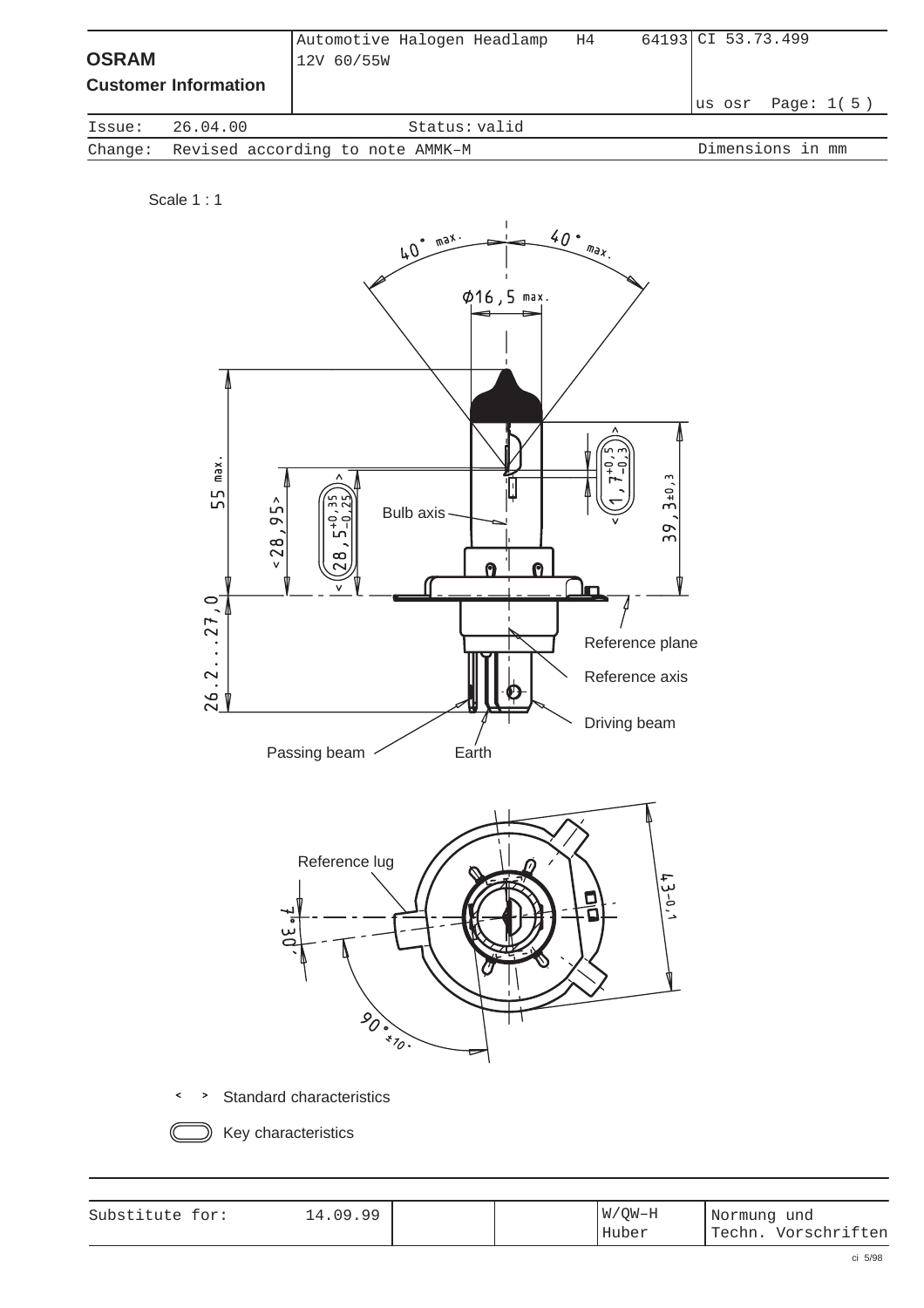| <b>OSRAM</b> |                                  | Automotive Halogen Headlamp<br>12V 60/55W       | H4 | 64193 CI 53.73.499   |
|--------------|----------------------------------|-------------------------------------------------|----|----------------------|
|              | <b>Customer Information</b>      |                                                 |    | Page: 2(5)<br>us osr |
| Issue:       | 26.04.00                         | Status: valid                                   |    |                      |
| Change:      | Revised according to note AMMK-M | Dimensions in mm                                |    |                      |
|              |                                  | Position of filament, dimensions and tolerances |    |                      |



Substitute for: Normung und 14.09.99 Techn. Vorschriften W/QW–H Huber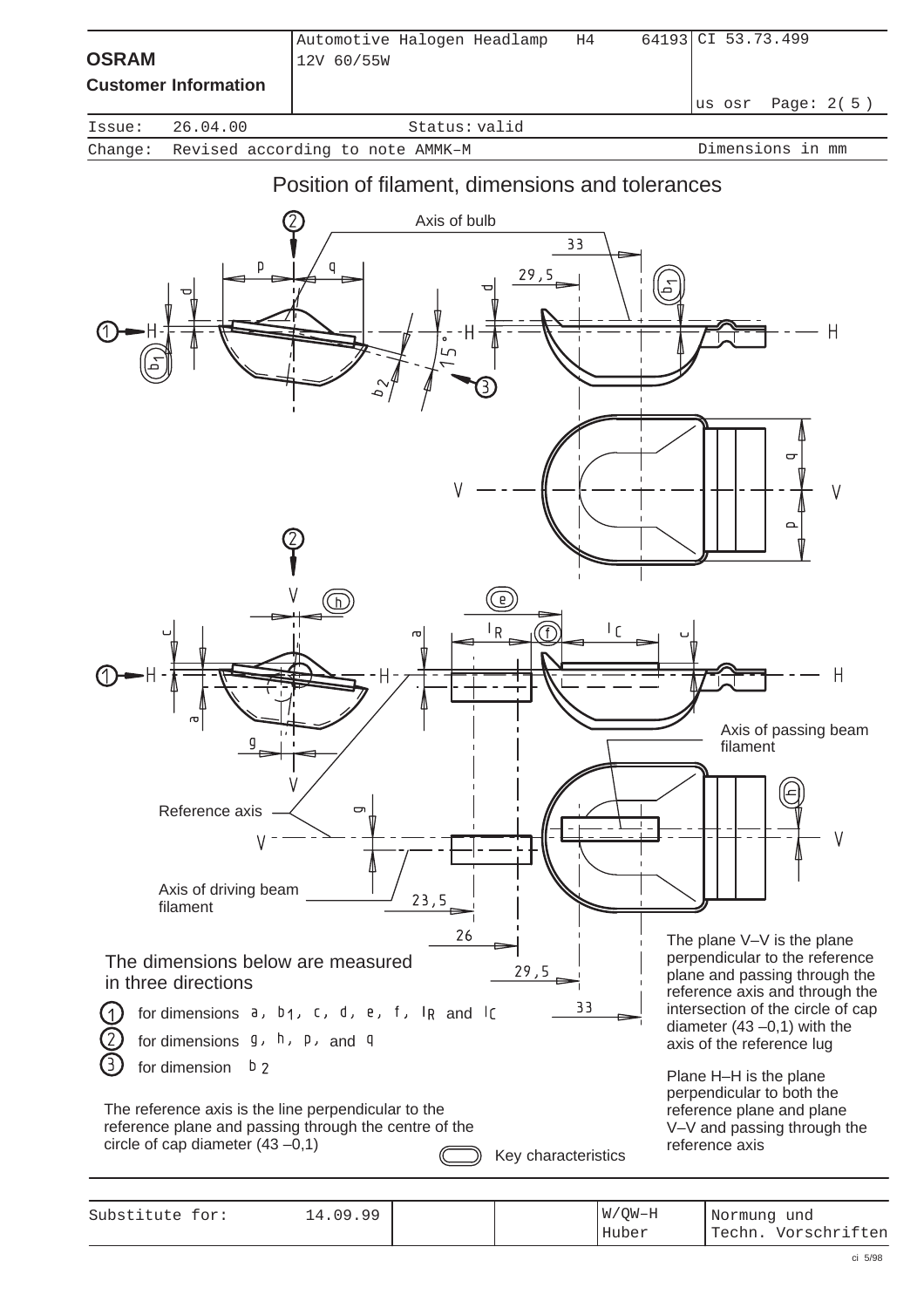| <b>OSRAM</b> | <b>Customer Information</b>              | Automotive Halogen Headlamp<br>12V 60/55W |               | H4 | 64193 CI 53.73.499 | lus osr Page: 3(5) |
|--------------|------------------------------------------|-------------------------------------------|---------------|----|--------------------|--------------------|
| Issue:       | 26.04.00                                 |                                           | Status: valid |    |                    |                    |
|              | Change: Revised according to note AMMK-M |                                           |               |    |                    | Dimensions in mm   |
|              |                                          |                                           |               |    |                    |                    |

## **Inspected dimensions Position of filaments, dimensions and tolerances**

| Reference/*                         | Dimension                             | Tolerances               | Dimensions p and q are measured in a plane<br>parallel to 33 mm from the reference plane.                                |
|-------------------------------------|---------------------------------------|--------------------------|--------------------------------------------------------------------------------------------------------------------------|
| a/26<br>a/23.5                      | 0.8<br>0.8                            | $\pm$ 0.35<br>±0.60      | Dimensions b1, b2, c and h are measured in<br>planes parallel to and 29,5 mm and 33 mm<br>away from the reference plane. |
| $(b_1/29.5)$<br>$b_1/33$            | $\Omega$<br>$b_1/29.5$ mv             | $\pm$ 0.30<br>$\pm$ 0.30 | Dimensions a and g are measured in planes<br>parallel to and 26,0 mm and 23,5 mm away<br>from the reference plane.       |
| $b_2/29.5$                          | 0                                     | ± 0.30                   | Measuring at test voltage.                                                                                               |
| $b_2/33$                            | $b_2/29.5$ mv                         | ± 0.30                   | /*: measured at the distance  mm from<br>the reference plane                                                             |
| c/29.5                              | 0.6                                   | $\pm$ 0.35               | /29.5mV: measured at a distance of 29.5 mm                                                                               |
| c/33                                | c/29.5mv                              | $\pm$ 0.35               | from the reference plane                                                                                                 |
| d                                   | min. 0.1                              |                          |                                                                                                                          |
| $e^{-5}$                            | 28.5                                  | $+0.35/-0.25$            | 3) The end turns of the filament are defined as<br>being the first luminous turn and the last                            |
| 3))<br>(4), 6)                      | 1.7                                   | $+0.50/-0.30$            | luminous turn that are at substantially and<br>correct helix angle.                                                      |
| g/26                                | 0                                     | ± 0.5                    | 4)<br>For the passing beam filament the points to                                                                        |
| g/23.5                              | 0                                     | ± 0.7                    | be measured are the intersection, seen in<br>direction $\bigcirc$ , of the lateral edge of the shield                    |
| h/29.5                              | $\mathbf 0$                           | ± 0.5                    | with the outside of the end turns.                                                                                       |
| h/33                                | h/29.5mv                              | $\pm$ 0.35               | $5$ 'e' denotes the distance from the reference<br>plane to the beginning of the passing beam                            |
| 3), 6)<br>lŖ                        | 4.5                                   | $\pm$ 0.8                | filament.                                                                                                                |
| 3), 4)<br>$\mathsf{I}_{\mathsf{C}}$ | 5.5                                   | $\pm$ 0.5                | 6)<br>For the driving beam filament the points to be<br>measured are the intersections of a plane,                       |
| p/33                                | depends on the<br>shape of the shield |                          | parallel to plane H-H and situated at a<br>distance of 0.8 mm below it, with the end<br>turns.                           |
| q/33                                | $p + q$<br>2                          | ±0.6                     |                                                                                                                          |



Key characteristics

| Substitute for: | 09.99<br>4 |  | W/OW-H | Normung und |              |
|-----------------|------------|--|--------|-------------|--------------|
|                 |            |  | Huber  | 'Techn.     | Vorschriften |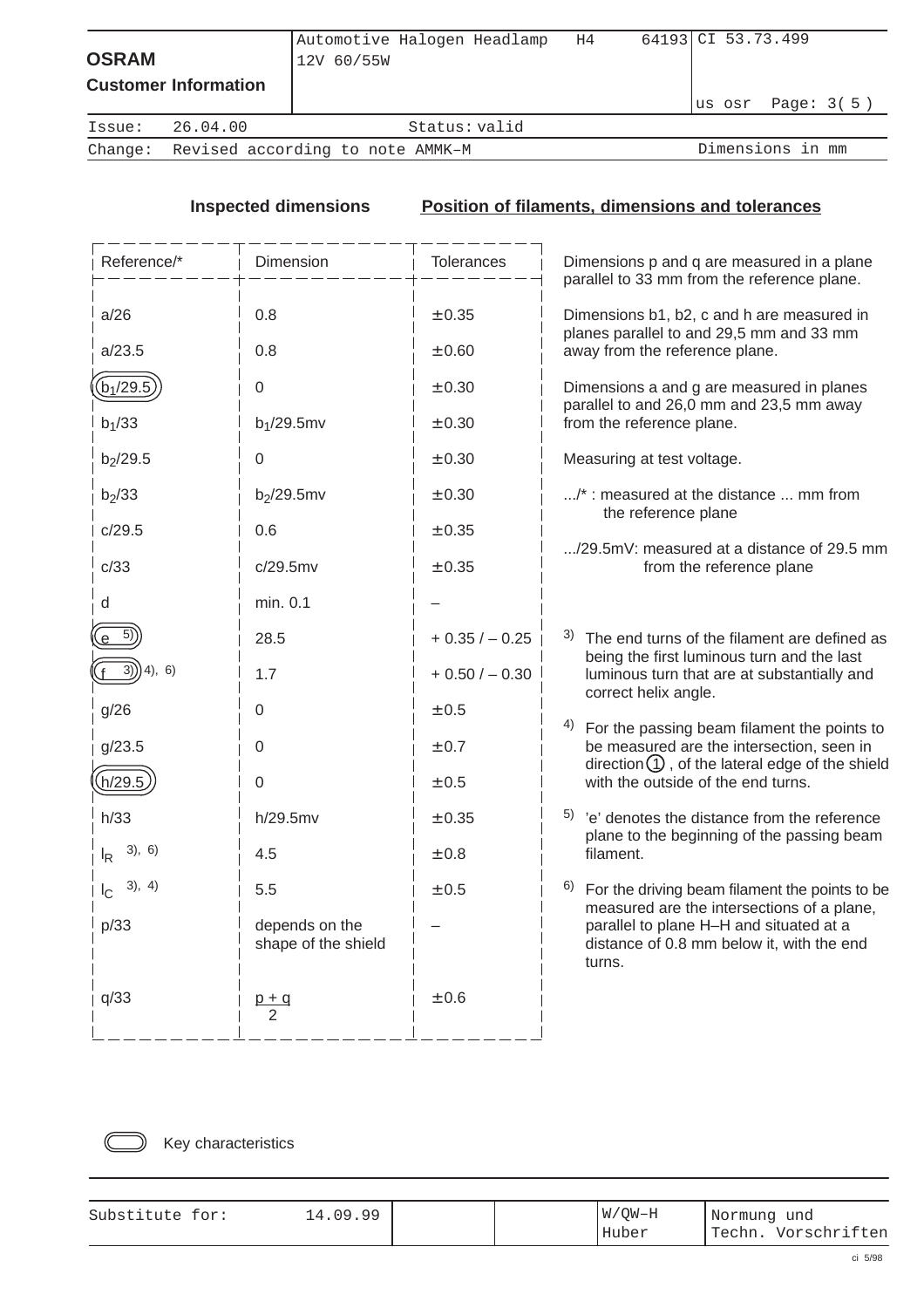| <b>OSRAM</b>                                                   |          |                                               |            | Automotive Halogen Headlamp<br>12V 60/55W |         | H4                                                                                         | 64193                     | CI 53.73.499 |        |                  |  |
|----------------------------------------------------------------|----------|-----------------------------------------------|------------|-------------------------------------------|---------|--------------------------------------------------------------------------------------------|---------------------------|--------------|--------|------------------|--|
|                                                                |          | <b>Customer Information</b>                   |            |                                           |         |                                                                                            |                           |              |        |                  |  |
|                                                                |          |                                               |            |                                           |         |                                                                                            |                           |              | us osr | Page: $4(5)$     |  |
| Issue:                                                         |          | 26.04.00                                      |            | Revised according to note AMMK-M          |         | Status: valid                                                                              |                           |              |        | Dimensions in mm |  |
| Change:                                                        |          |                                               |            |                                           |         |                                                                                            |                           |              |        |                  |  |
| 1                                                              |          |                                               |            | <b>STANDARDS AND REGULATIONS</b>          |         |                                                                                            |                           |              |        |                  |  |
| $\overline{2}$<br>3<br>$\overline{\mathcal{A}}$<br>$\,$ 5 $\,$ |          | IEC-Publ. 810<br>ECE-Regl. Nr.37, category H4 |            |                                           |         | <b>IEC 809</b><br>Approval number (E1) 00801                                               |                           |              |        |                  |  |
| 6                                                              |          |                                               |            | ELECTRICAL AND PHOTOMETRICAL DATA         |         |                                                                                            |                           |              |        |                  |  |
| $\overline{7}$                                                 |          | <b>Characteristics</b>                        |            |                                           |         | Driving beam                                                                               | Passing beam              |              |        |                  |  |
| 8                                                              | Voltage  |                                               |            | U                                         | V       | 13,2                                                                                       | 13,2                      |              |        |                  |  |
| 9                                                              | Current  |                                               |            | L                                         | mA      |                                                                                            |                           |              |        |                  |  |
| 10                                                             | Wattage  |                                               |            | P                                         | W       | 75 max.                                                                                    | 68 max.                   |              |        |                  |  |
| 11                                                             |          | Initial luminous flux                         |            | Φ                                         |         | Im $1650 \pm 15 \%$                                                                        | $1000 \pm 15 \%$          |              |        |                  |  |
| 12<br>13                                                       |          | Lumen maintenance                             |            | $\Phi/\Phi_0$                             | %       | 85 min. after 150 h                                                                        | 85 min. after 300 h       |              |        |                  |  |
| 14<br>15                                                       |          | <b>LIFE TIME</b>                              |            |                                           |         |                                                                                            |                           |              |        |                  |  |
| 16                                                             |          | Burning position: free                        |            |                                           |         |                                                                                            |                           |              |        |                  |  |
| 17                                                             |          |                                               |            |                                           |         | Switching cycle (2:1): Passing beam 15 h ON; 45 min OFF; Driving beam 7,5 h ON; 45 min OFF |                           |              |        |                  |  |
| 18                                                             |          | Running voltage 13,2 V                        |            |                                           |         | Driving beam                                                                               | Passing beam              |              |        |                  |  |
| 19                                                             |          |                                               |            | $B_3$                                     | 250 h   |                                                                                            | 400 h<br>900 h            |              |        |                  |  |
| 20<br>21                                                       |          |                                               |            | $T_c$                                     | 500 h   |                                                                                            |                           |              |        |                  |  |
| 22                                                             |          |                                               |            |                                           |         |                                                                                            |                           |              |        |                  |  |
| 23                                                             |          | <b>Further Specifications</b>                 |            |                                           |         | <b>Rated value</b>                                                                         | <b>Test specification</b> |              |        |                  |  |
| 24                                                             | WBR test |                                               |            |                                           | $>20$ h |                                                                                            | <b>IEC 810</b>            |              |        |                  |  |
| 25                                                             |          | Over voltage test                             |            |                                           |         | $> 17 V \pm 0.1 V$                                                                         | <b>CDC</b>                |              |        |                  |  |
| 26                                                             |          | Impact test                                   |            |                                           |         | > 1000 cycles                                                                              | <b>CDC</b>                |              |        |                  |  |
| 27                                                             |          | Deflection test                               |            |                                           |         | max. 0,13 mm                                                                               | <b>SAE J1383</b>          |              |        |                  |  |
| 28                                                             |          | UV radiation                                  |            |                                           |         | $k1 = max. 2E-4 W/Im$                                                                      | ECE R37                   |              |        |                  |  |
| 29                                                             |          |                                               |            |                                           |         | $k2 = max. 2E-6 W/Im$                                                                      | ECE R37                   |              |        |                  |  |
| $30\,$                                                         |          |                                               |            |                                           |         |                                                                                            |                           |              |        |                  |  |
| 31                                                             |          |                                               |            |                                           |         |                                                                                            |                           |              |        |                  |  |
| 32<br>33                                                       |          | <b>Operating conditions</b>                   |            | Maximum permissible temperature: Bulb     |         |                                                                                            | 650 °C                    |              |        |                  |  |
| 34                                                             |          |                                               |            |                                           |         | Fixring *                                                                                  | 400 °C                    |              |        |                  |  |
| 35                                                             |          |                                               |            |                                           | Pinch   |                                                                                            | 400 °C                    |              |        |                  |  |
| 36                                                             |          |                                               |            | * Measuring point: at the fixring flap    |         |                                                                                            |                           |              |        |                  |  |
| 37                                                             |          |                                               |            |                                           |         |                                                                                            |                           |              |        |                  |  |
| 38                                                             |          |                                               |            |                                           |         |                                                                                            |                           |              |        |                  |  |
| 39                                                             |          | <b>Used materials</b>                         |            |                                           |         |                                                                                            |                           |              |        |                  |  |
| 40                                                             | Bulb:    |                                               | Hard glass |                                           |         |                                                                                            |                           |              |        |                  |  |
| 41                                                             | Cap:     |                                               | P43t-38    |                                           |         |                                                                                            |                           |              |        |                  |  |
| 42                                                             |          | Filling pressure: 4,3 bar                     |            |                                           |         |                                                                                            |                           |              |        |                  |  |
| 43                                                             |          |                                               |            |                                           |         |                                                                                            |                           |              |        |                  |  |
| 44<br>45                                                       |          |                                               |            |                                           |         |                                                                                            |                           |              |        |                  |  |
| 46                                                             |          |                                               |            |                                           |         |                                                                                            |                           |              |        |                  |  |
| 47                                                             |          |                                               |            |                                           |         |                                                                                            |                           |              |        |                  |  |
| 48                                                             |          |                                               |            |                                           |         |                                                                                            |                           |              |        |                  |  |
| 49                                                             |          |                                               |            |                                           |         |                                                                                            |                           |              |        |                  |  |
| 50                                                             |          |                                               |            |                                           |         |                                                                                            |                           |              |        |                  |  |
|                                                                |          |                                               |            |                                           |         |                                                                                            |                           |              |        |                  |  |
|                                                                |          |                                               |            |                                           |         |                                                                                            |                           |              |        |                  |  |

| Substitute for: | 14.09.99 |  | $W/OW-H$ | Normung und |              |
|-----------------|----------|--|----------|-------------|--------------|
|                 |          |  | Huber    | 'Techn.     | Vorschriften |